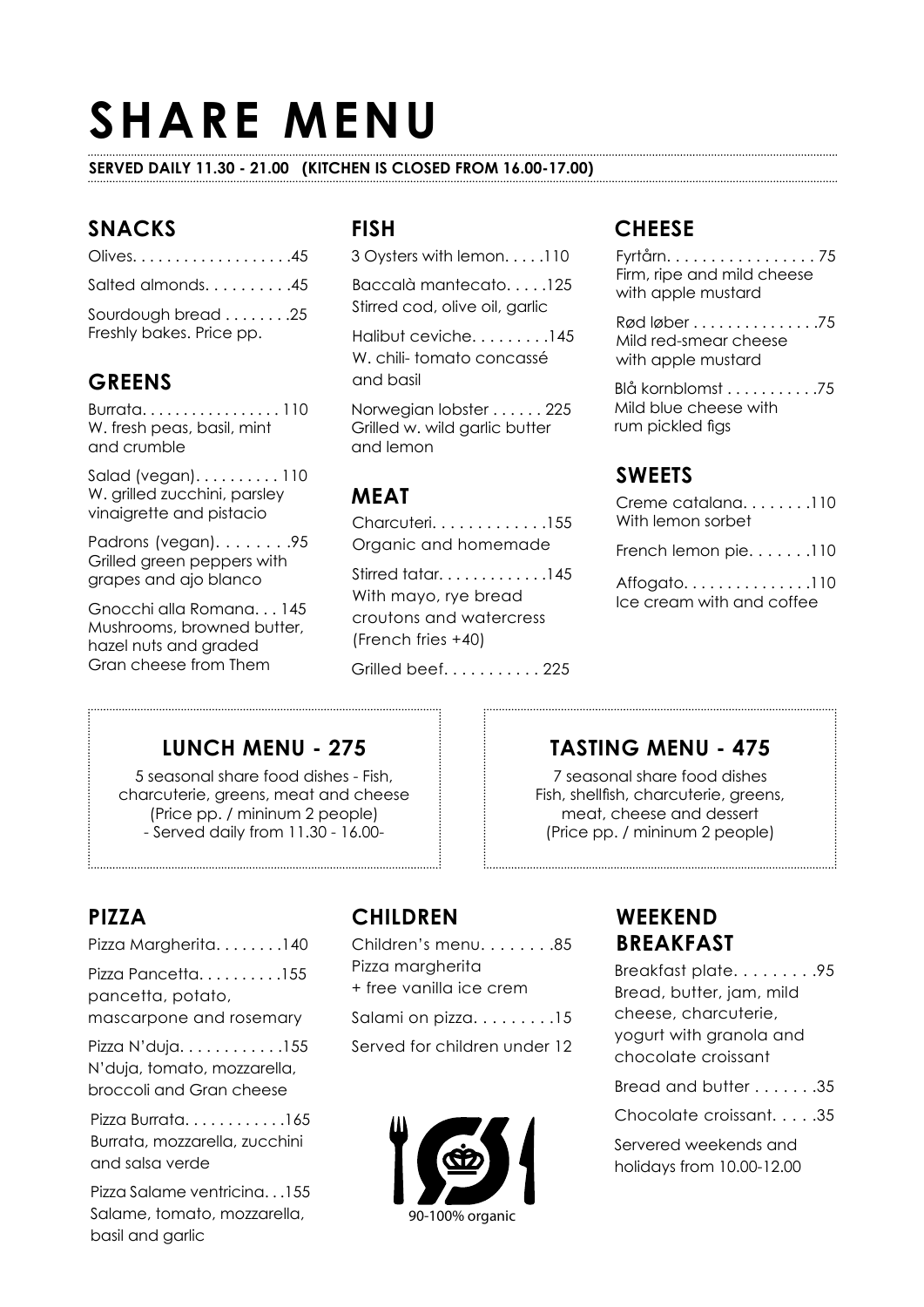## **DRINKS**

#### **ALL OUR DRINKS ARE 100% ORGANIC**

## **COLD DRINKS**

| Galvanina soda 35 cl: Cola, orange,<br>lemon, tonic, ginger beer. 55 |
|----------------------------------------------------------------------|
| Elderflower lemonade 42 cl. 45                                       |
|                                                                      |
|                                                                      |
| Water, carbon filtered 100 cl. 35                                    |
| Mineral water, carbon filtered 50 cl35                               |
| Mineral water, carbon filtered 100 cl50                              |

#### **BEER**

| Draft beer from Nørrebro 40 cl: Bombay IPA, |
|---------------------------------------------|
|                                             |
| Nørrebro speciality beer 33 cl: Stuykman    |
| Weissbier, Bombay IPA, NY Lager, Ravnsborg  |
| Red Ale, Kings County Brown Ale59           |
|                                             |

Don't worry Pale Ale from Svaneke Brewery Alcohol free 0,5% 33 cl. . . . . . . . . . . . . . . . . . 59

### **COCKTAILS**

| Organic spritz, orange95                                                    |
|-----------------------------------------------------------------------------|
|                                                                             |
|                                                                             |
| Vodka, elderflower, orange 95                                               |
| Snekken Coffee cocktail HOT - Americano,<br>vodka, sirop, whipped cream. 95 |
| Snekken Coffee cocktail ICE - Espresso, ice,                                |
| Coffee & Grappa95                                                           |

## **COFFEE**

| Cortado36                           |
|-------------------------------------|
| Americano36                         |
| Flat white40                        |
|                                     |
| Cappuccino45                        |
| Ice latte50                         |
| $+$ Espresso shot8                  |
|                                     |
| +Sirop: Vanilla, hazelnut, caramel5 |

## **TEA**

| Chailatte50 |  |  |  |  |  |  |  |  |  |  |  |
|-------------|--|--|--|--|--|--|--|--|--|--|--|

## **HOT CHOCOLATE**

| Hot chocolate50 |  |  |  |
|-----------------|--|--|--|
| +Whipped cream5 |  |  |  |



Be a friend @snekkentrattoria